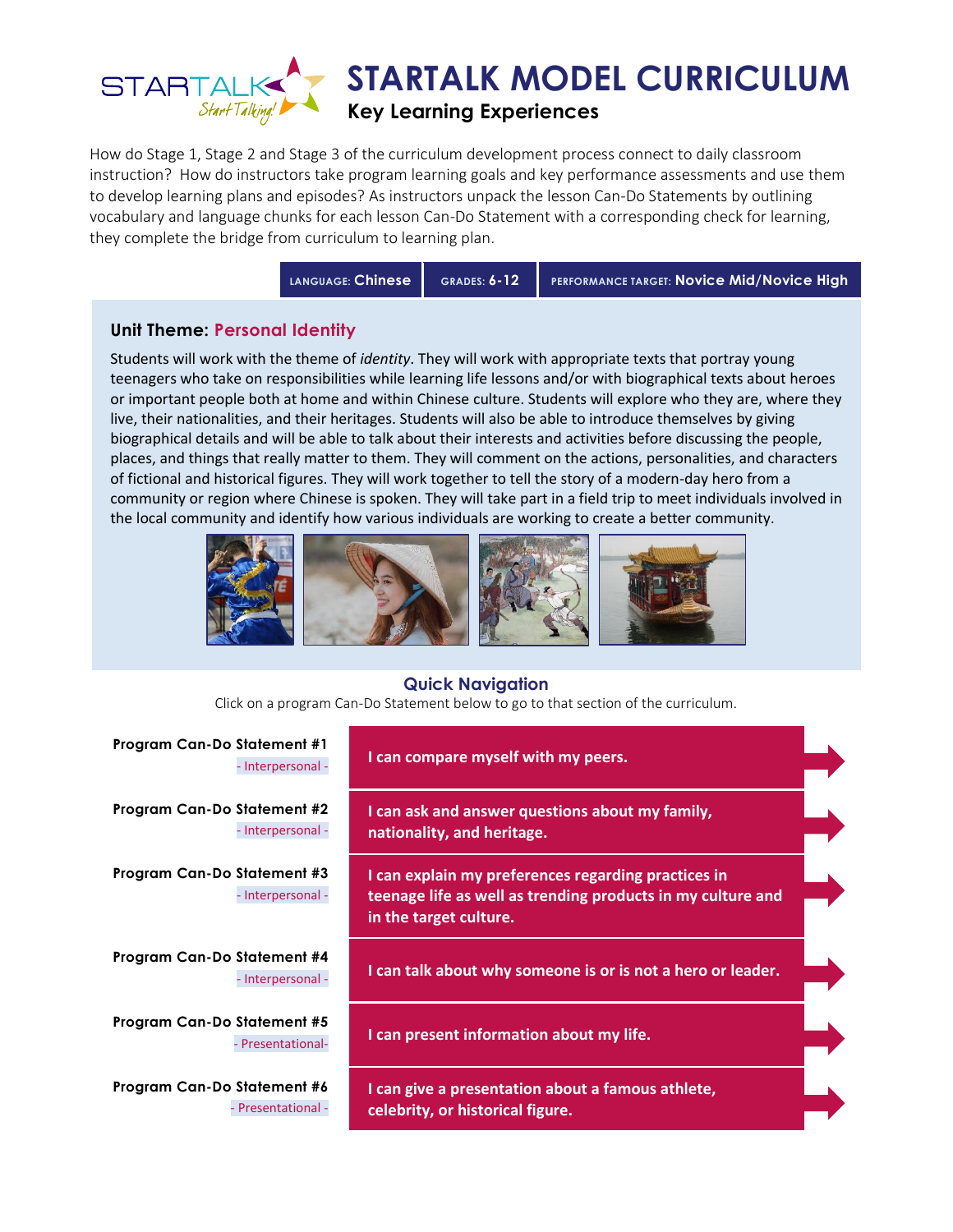## <span id="page-1-0"></span>**Program Can-Do Statement #1**

| Program Can-Do Statement:<br>I can compare myself with my peers.                                                    |                                                                                                                                                 | Performance Assessment Task:<br>Students will interview a partner to identify<br>similarities and differences using a personal identity<br>card that students have created. To support their<br>answers students will select images of people, places,<br>things, activities, and hobbies that have personal<br>meaning for them. |
|---------------------------------------------------------------------------------------------------------------------|-------------------------------------------------------------------------------------------------------------------------------------------------|-----------------------------------------------------------------------------------------------------------------------------------------------------------------------------------------------------------------------------------------------------------------------------------------------------------------------------------|
| <b>Lesson Can-Do</b>                                                                                                | <b>Vocabulary</b>                                                                                                                               | <b>Checks for Learning</b>                                                                                                                                                                                                                                                                                                        |
| I can identify<br>places when they<br>are named in<br>spoken or<br>written text.<br>Interpretive                    | ●家<br>●学校<br>●社区<br>●国家(中国,美<br>国,)我从 来。我<br>住在                                                                                                 | Students have a personal identity card that includes<br>images of places that have personal meaning for them<br>that they have created. Students match these cards<br>with the places they hear.                                                                                                                                  |
| I can identify<br>activities and<br>hobbies when<br>they are named<br>in spoken or<br>written text.<br>Interpretive | ●这是(运动)。<br>● 打 (运动); 拉/弹/<br>吹 (乐器)<br>●社团<br>●其他活动,比如看电<br>影                                                                                  | Fly swatter activity: Student pairs can identify the right<br>activity/hobby after they hear it either from the<br>teacher or their classmate.                                                                                                                                                                                    |
| I can recognize<br>key details about<br>a person who is<br>being described<br>in a spoken text.<br>Interpretive     | ●外表:高,矮,眼睛<br>颜色,棕色,黑色,<br>蓝色,绿色,灰色,<br>头发颜色,<br>金色,白色<br>●我喜欢,我最喜<br>欢<br>●基本资料:年纪,性<br>别,年,月,日(一<br>到三十一),我的名<br>字是。我的生日是<br>我从 (国家,城市)<br>来。 | The teacher gives a physical description of a person.<br>Students draw a picture based on the description they<br>hear.                                                                                                                                                                                                           |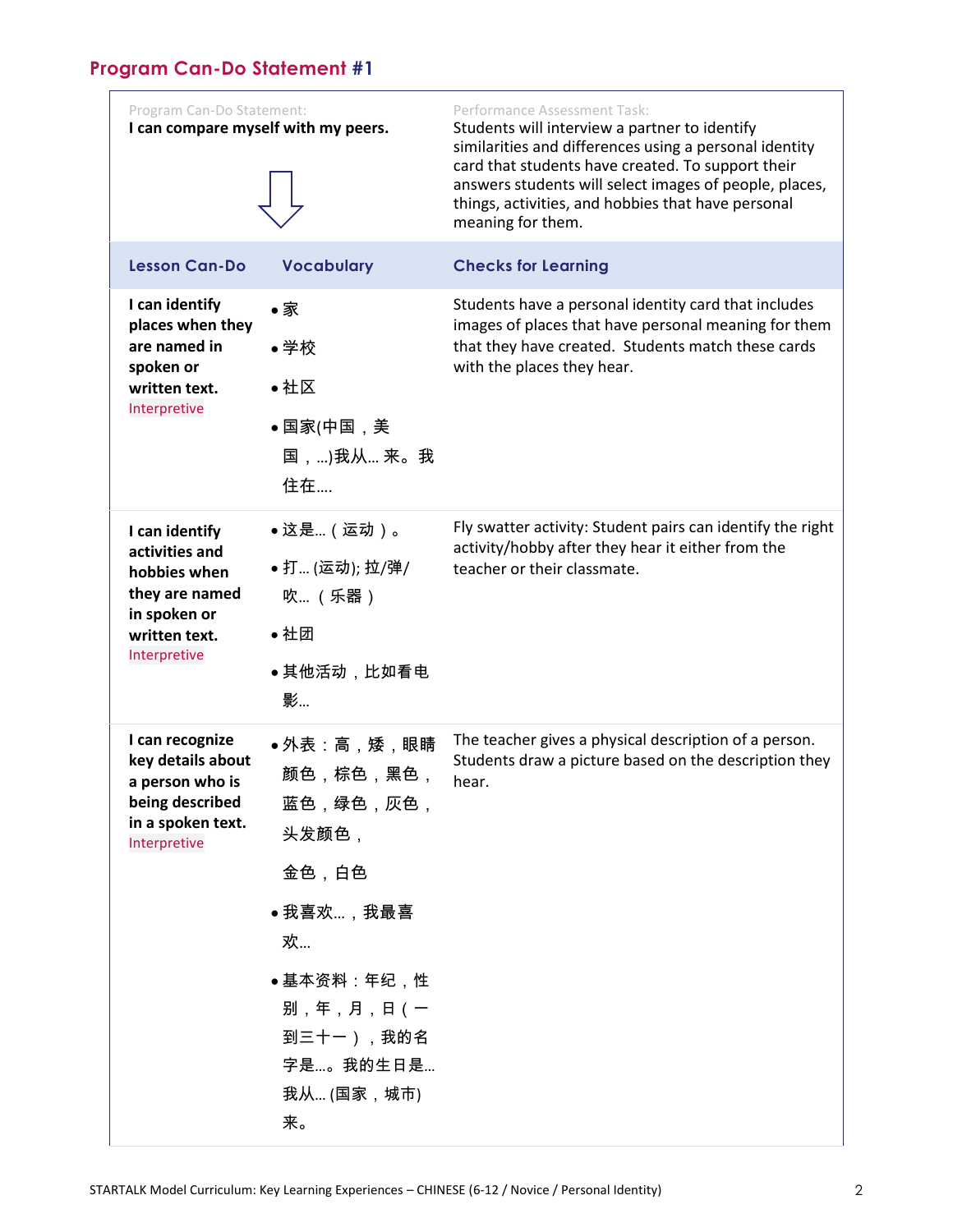| I can recognize<br>key words when<br>listening very<br>simple<br>biographical text.<br>Interpretive                                     | ●你的,我的,他的,<br>她的                                                                                                          | The teacher posts different pictures of people around<br>the room and numbers each picture. Teacher<br>describes one of the pictures. Students write on a<br>white board which number picture the teacher is<br>describing.                                                                                                                                                                    |
|-----------------------------------------------------------------------------------------------------------------------------------------|---------------------------------------------------------------------------------------------------------------------------|------------------------------------------------------------------------------------------------------------------------------------------------------------------------------------------------------------------------------------------------------------------------------------------------------------------------------------------------------------------------------------------------|
| I can ask and<br>answer questions<br>about hobbies<br>and activities to<br>compare likes<br>and dislikes.<br>Interpretive               | ●你(动词) (运动)<br>吗?<br>● 你喜欢 (动词)  (运<br>动) 还是 (动词)<br>(运动) ?<br>Ex: 你喜欢打棒球还是<br>游泳?<br>●你喜欢做什么?<br>●最                      | Students survey classmates and make a class bar<br>graph of activities/hobbies that they like. Students<br>then use this information to state which activity the<br>class likes the most.                                                                                                                                                                                                      |
| I can ask and<br>answer questions<br>to share personal<br>information and<br>find out more<br>about another<br>person.<br>Interpersonal | ●你叫什么名字?你的<br>名字是什么?<br>我叫 我的名字是<br>●你几岁?我岁。<br>• 你住在哪儿?你从哪<br>里来?<br>我住在。我从<br>来。<br>●你的生日是几月几<br>号?<br>我的生日是__月__<br>号。 | Students exchange personal information and create a<br>mock Facebook profile based on what they hear from<br>their partner.<br>The teacher plays music. Students stand up, raise their<br>hand, and walk around the room. When the music<br>stops, students high-five a partner closest to them,<br>and then pair up with that person. Students ask and<br>answer one another these questions. |
| I can compare<br>how I am<br>different from or<br>similar to<br>another person.<br>Interpersonal                                        | ●也<br>●我不是,我不                                                                                                             | Students make a checklist and survey their classmates<br>to find out which classmates share the most/least<br>likes/dislikes with them.                                                                                                                                                                                                                                                        |
| <b>Authentic Materials &amp; Resources</b>                                                                                              |                                                                                                                           |                                                                                                                                                                                                                                                                                                                                                                                                |
| • https://tinyurl.com/yakngcnr<br>• https://tinyurl.com/yaorlr6g                                                                        |                                                                                                                           |                                                                                                                                                                                                                                                                                                                                                                                                |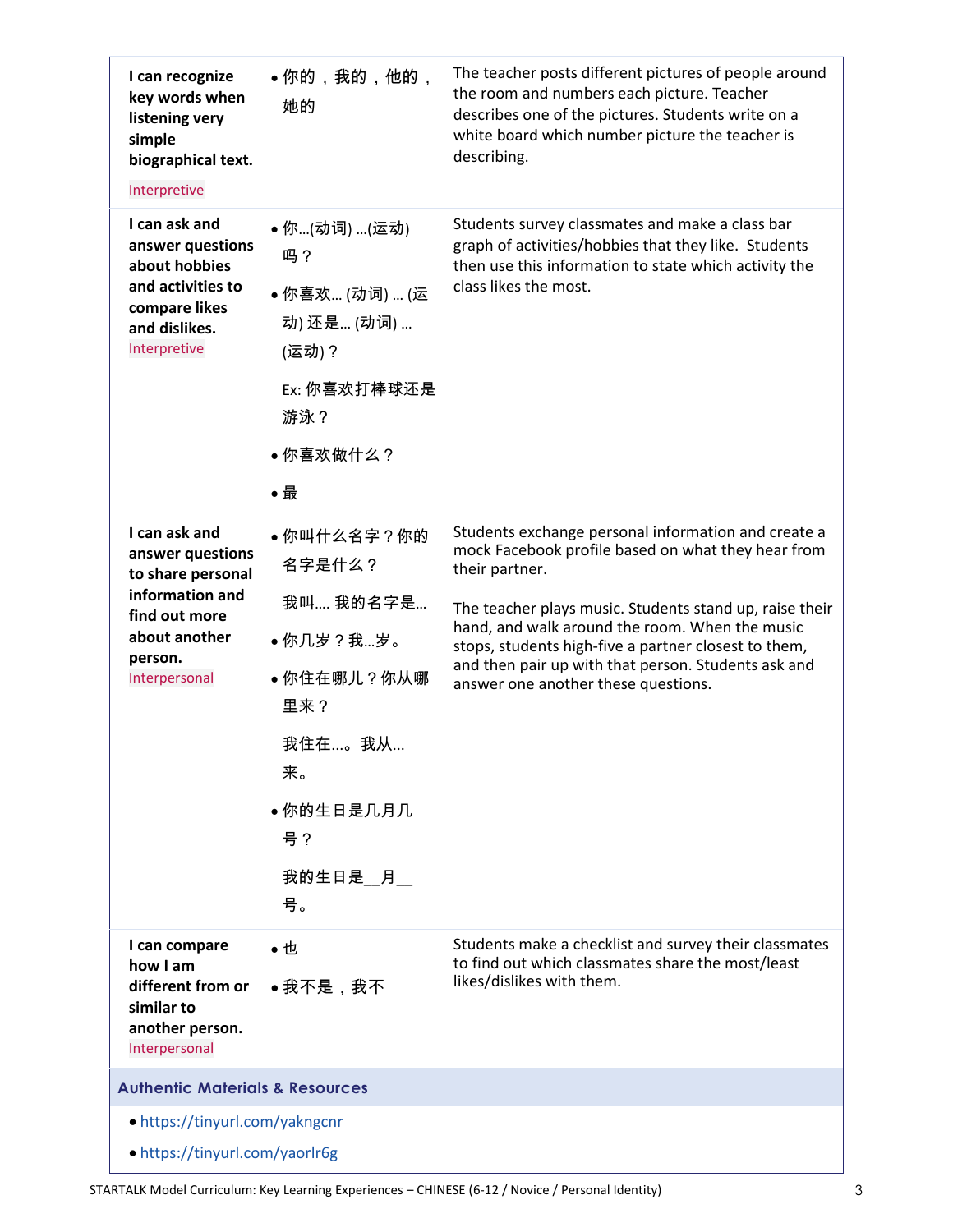<span id="page-3-0"></span>Program Can-Do Statement: **I can inquire about and share information** 

**about family, nationality, and heritage.**



#### Performance Assessment Task:

Students have random pictures of families from the target culture. They will imagine that they are part of the family that is pictured. Circulating to determine how their family is similar to and different from other families, students ask each other questions about "their" family without seeing the pictures of the other families. After completing the initial conversations, students will then meet with someone that they believe has a family that is nearly identical to their own and will compare pictures to verify similarities and differences.

| <b>Lesson Can-Do</b>                                                                                                           | <b>Vocabulary</b>                          | <b>Checks for Learning</b>                                                                                                                                                                                                                                                                       |
|--------------------------------------------------------------------------------------------------------------------------------|--------------------------------------------|--------------------------------------------------------------------------------------------------------------------------------------------------------------------------------------------------------------------------------------------------------------------------------------------------|
| I can identify the<br>family member<br>that is being<br>named.<br>Interpretive                                                 | •家人 (爸爸,妈<br>妈·哥哥·姐姐·弟<br>弟·妹妹<br>(他/她 是…) | Students identify the family members of a photograph<br>with target culture names (romanized) of a target<br>culture family to their partner.                                                                                                                                                    |
| I can identify<br>someone in the<br>family when I<br>hear how they<br>are related to<br>me.<br>Interpretive                    | •我的,他的,她的,<br>我们的                          | Students each have a whiteboard and marker.<br>Teacher shows another family photograph with<br>romanized names for each member of the family.<br>Teacher states how a person is related to another in<br>the family. Students write down the romanized names<br>of the person being referred to. |
| I can ask and<br>answer questions<br>to identify a<br>family member<br>in a picture.<br>Interpersonal                          | •这是你的<br>●是,这是;不,这<br>不是<br>•这是谁?          | Using the same photograph, students now ask and<br>answer questions to each other in pairs to identify the<br>family members.                                                                                                                                                                    |
| I can select the<br>correct family<br>when the family is<br>described by their<br>activities and<br>hobbies.<br>Interpretive   | • 重复使用以前学过的<br>内容                          | Students are provided with pictures of family<br>members and action verbs. The teacher reads aloud<br>the names of the family members and students match<br>the activity or action verb with the picture.                                                                                        |
| I can identify the<br>nationality/<br>heritage of a<br>person when it is<br>named or when I<br>hear where a<br>person is from. | ●不同的国家,比如美<br>国, 中国, 俄国, 韩<br>国,阿拉伯人       | Students work in groups. Each group is given pictures<br>of different country/nation. Students identify which<br>country is mentioned by the teacher during the<br>listening activity.                                                                                                           |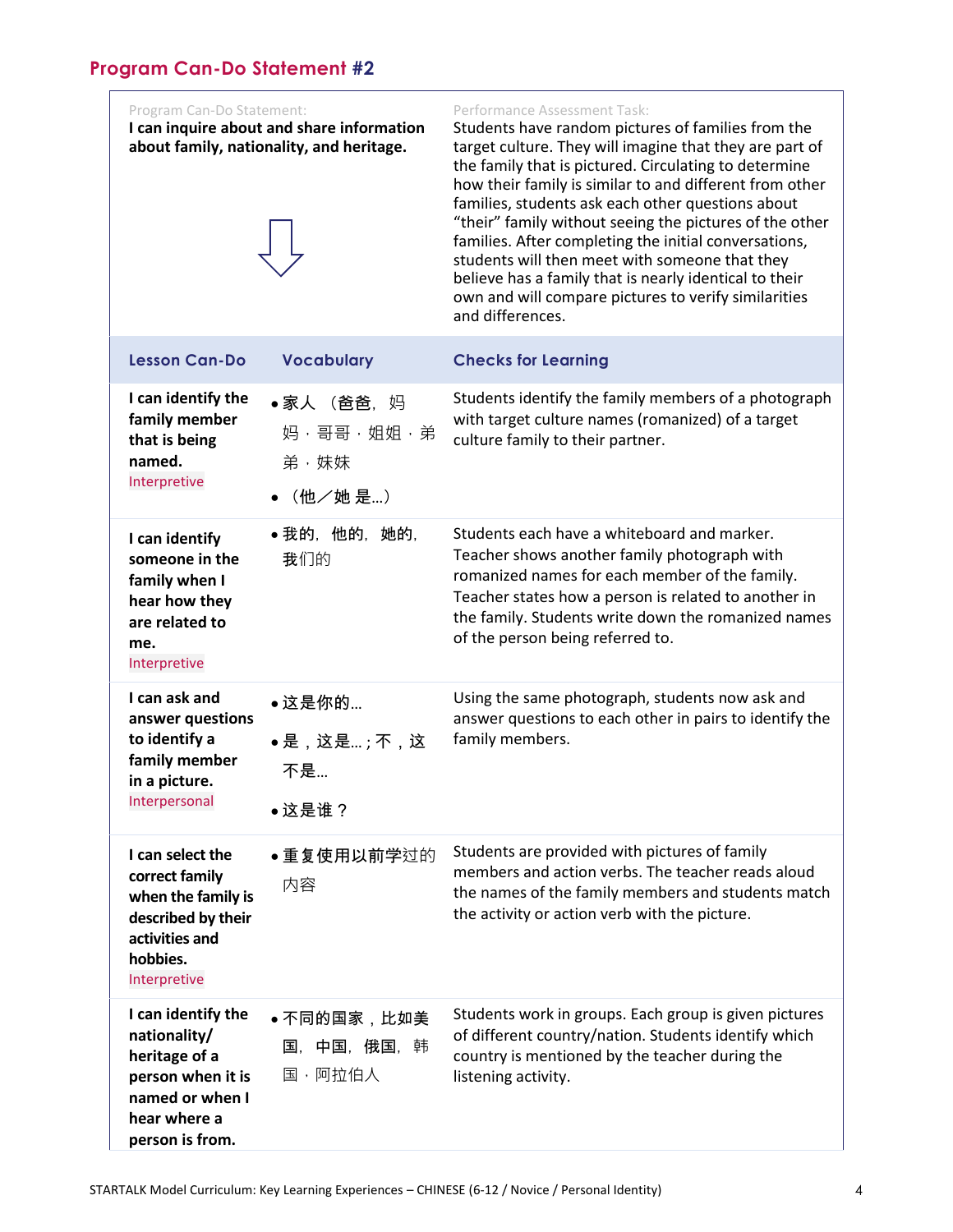| Interpretive                                                                                                                                          |                                             |                                                                                                                                                                                                    |
|-------------------------------------------------------------------------------------------------------------------------------------------------------|---------------------------------------------|----------------------------------------------------------------------------------------------------------------------------------------------------------------------------------------------------|
| I can describe a<br>family giving<br>information<br>about<br>nationality,<br>family<br>relationships,<br>activities and<br>hobbies.<br>Presentational | •量词ロノ个<br>● 连词 (和, 可是/但<br>是)<br>• 我有       | Students make a photo collage or drawing of their<br>family members doing their favorite<br>activities/hobbies. Students then use the collage or<br>drawing to describe their family to the class. |
| I can ask and<br>answer questions<br>to share<br>information<br>about my family<br>and to find out<br>more about<br>another family.<br>Interpersonal  | •你家有几口 / 个人?<br>●你呢?<br>●你的哥哥喜欢吗?<br>(其他家人) | Use the photo collage or drawing. In pairs, students<br>ask more questions about the family and family<br>members.                                                                                 |
| I can compare<br>my family to<br>another family.<br>Interpersonal                                                                                     | • 比…大, 小, 一样,<br>不同                         | With new partners, students use the same photo<br>collage or drawing to ask each other comparative<br>questions.                                                                                   |
| <b>Authentic Materials &amp; Resources</b>                                                                                                            |                                             |                                                                                                                                                                                                    |
| • https://tinyurl.com/y8tqqta3<br>• https://tinyurl.com/y7sdh3p6<br>• https://tinyurl.com/yb6c7b2z<br>• https://tinyurl.com/y6w6ott5                  |                                             |                                                                                                                                                                                                    |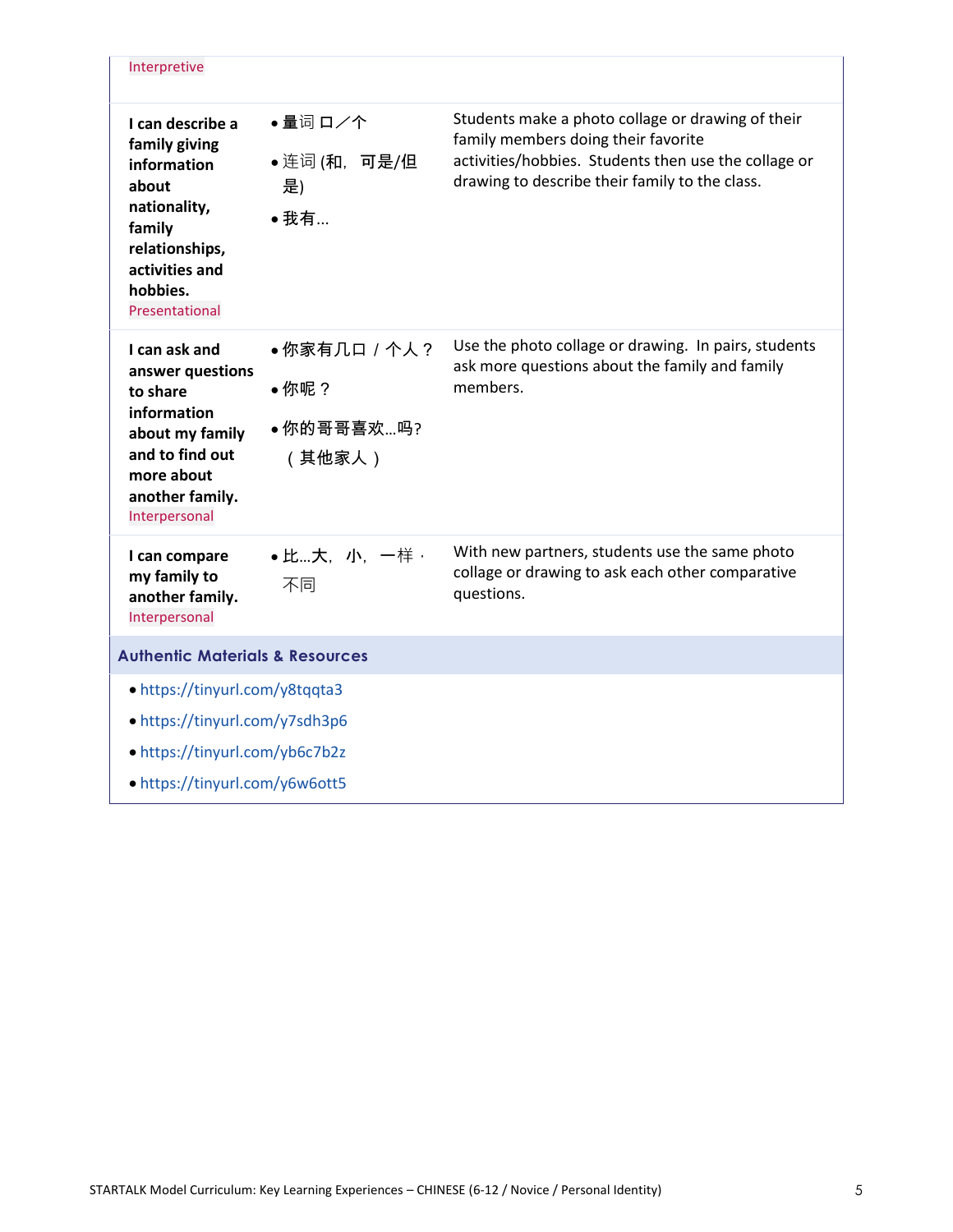#### <span id="page-5-0"></span>Program Can-Do Statement: **I can explain my preferences regarding practices in teenage life as well as trending products in my culture and in the target language culture.**  Performance Assessment Task: Using native or heritage teenage speakers of the language (language assistants to the program, children from program staff or identified in the community) as conversation partners, students will interview a peer to find out what teenage life practices they have in common and which ones are different. After the initial conversations, students summarize their findings comparing similarities and differences between cultures.

| <b>Lesson Can-Do</b>                                                                                                  | <b>Vocabulary</b>                                                                                                  | <b>Checks for Learning</b>                                                                                                                                                                                                                                                                                                                                                                                                                       |
|-----------------------------------------------------------------------------------------------------------------------|--------------------------------------------------------------------------------------------------------------------|--------------------------------------------------------------------------------------------------------------------------------------------------------------------------------------------------------------------------------------------------------------------------------------------------------------------------------------------------------------------------------------------------------------------------------------------------|
| I can recognize<br>who is being<br>described when<br>hearing and/or<br>reading what<br>they are doing<br>Interpretive | ●青少年每天的活动,<br>例如上学,工作,课<br>后活动,和朋友去吃<br>饭、逛街或者看电<br>影。                                                             | The teacher prepares a sheet with six pictures of<br>different people doing different actions that students<br>already learned and gives each student a copy. Based<br>on the teacher's verbal description, students identify<br>the picture that corresponds with the description.                                                                                                                                                              |
| I can ask and<br>answer questions<br>about the<br>activity that is<br>being described.<br>Interpersonal               | ●你多久(动词)一次(宾<br>语)?<br>●你和谁(动词/宾语)?<br>●频率词(每天,常常,<br>经常,有时候,从不)<br>● 时间词:小时,天,<br>星期,月,年<br>●你可以再说一次吗?<br>请你再说一次。 | Image streaming activity: Students stand opposite<br>each other. When prompted by the teacher, they ask<br>each other the questions taught in the lesson.<br>Students rotate after 20 to 30 seconds.<br>Partner around the clock activity: Students are<br>assigned partners using the clock and they find their<br>partner when prompted by the teacher to ask and<br>answer questions. They write their name after<br>answering their partner. |
| I can state<br>cultural<br>preferences for<br>activities based<br>on a visual or a<br>graphic.<br>Interpretive        | ● (活动)很流行/不流<br>行。<br>●重复使用以前学过的<br>内容                                                                             | The teacher shows images of different activities and<br>students stand if they agree that the activity is popular<br>in the Chinese culture, and they remain seated if they<br>feel it is not popular.                                                                                                                                                                                                                                           |
| I can indicate<br>when and how                                                                                        | ●时间副词                                                                                                              | Based on the information provided by a native                                                                                                                                                                                                                                                                                                                                                                                                    |
| often others do<br>certain activities.<br>Interpretive                                                                | • 重复使用以前学过的<br>内容                                                                                                  | speaker, the teacher provides each student with a<br>sheet listing the activities in one column and adverbs<br>of time in the opposite column. Students match them<br>accordingly.                                                                                                                                                                                                                                                               |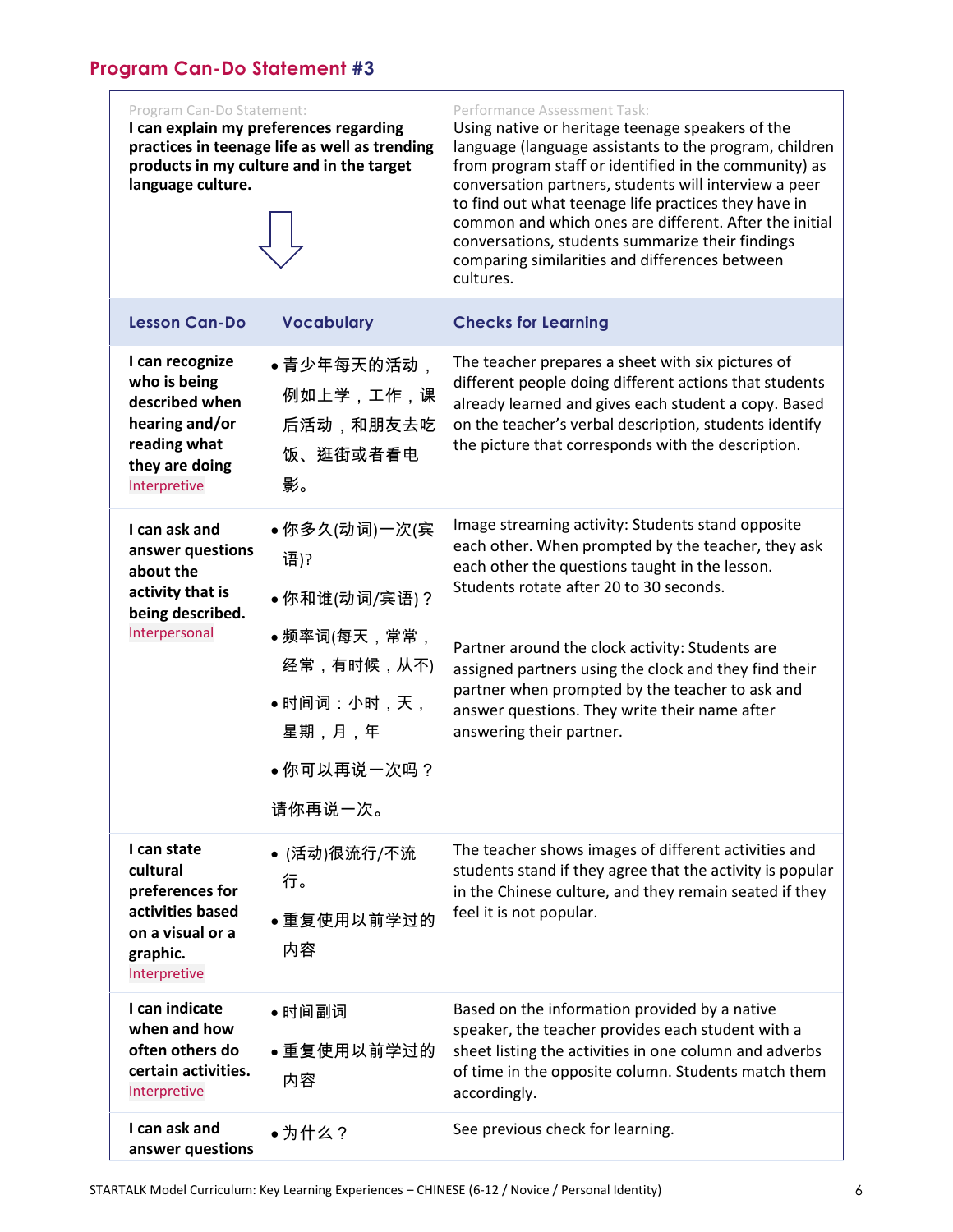| to find out more<br>about activities I<br>and others do.<br>Interpersonal                                                                              |                                    |                                                                                                                                               |
|--------------------------------------------------------------------------------------------------------------------------------------------------------|------------------------------------|-----------------------------------------------------------------------------------------------------------------------------------------------|
| I can ask and<br>answer questions<br>to determine<br>which practices<br>are similar and<br>which are<br>different across<br>cultures.<br>Interpersonal | ●(国家)人也(动词/动<br>宾)吗?<br>●(国家)人也是吗? | Students interview a native speaker (either a guest in<br>class or use a social media such as facetime or skype)<br>about teenage daily life. |
| <b>Authentic Materials &amp; Resources</b>                                                                                                             |                                    |                                                                                                                                               |
| • https://tinyurl.com/y6w5qtr6                                                                                                                         |                                    |                                                                                                                                               |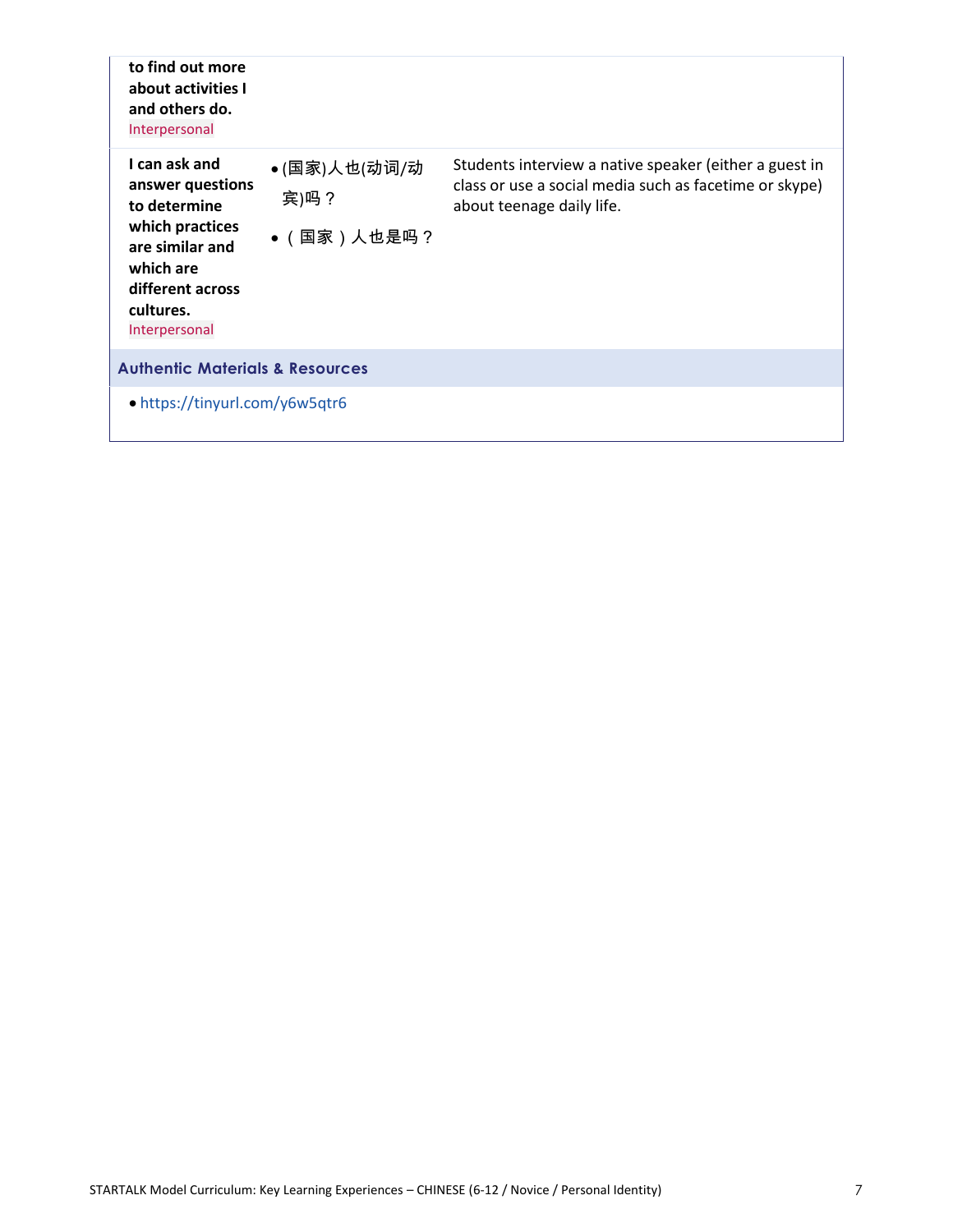<span id="page-7-0"></span>

| Program Can-Do Statement:<br>hero or leader.                                                                                                          | I can talk about why someone is or is not a | Performance Assessment Task:<br>Students will consider famous or well-known<br>individuals of the target culture and their own. They<br>will look at social media posts, photographs, and/or<br>video-clips of well-known actors, athletes, or other<br>famous people. They will make note of actions or<br>activities of these people and categorize them as<br>examples of talents, heroic acts, or leadership. After<br>collecting information, students will have a<br>conversation about a personally selected individual<br>and why he/she is famous or well-known. |
|-------------------------------------------------------------------------------------------------------------------------------------------------------|---------------------------------------------|---------------------------------------------------------------------------------------------------------------------------------------------------------------------------------------------------------------------------------------------------------------------------------------------------------------------------------------------------------------------------------------------------------------------------------------------------------------------------------------------------------------------------------------------------------------------------|
| <b>Lesson Can-Do</b>                                                                                                                                  | <b>Vocabulary</b>                           | <b>Checks for Learning</b>                                                                                                                                                                                                                                                                                                                                                                                                                                                                                                                                                |
| I can<br>agree/disagree<br>that someone is<br>a famous figure<br>based on what I<br>hear/read about<br>their actions or<br>inactions.<br>Interpretive | ●有关才艺、英雄事<br>迹、领导力的词汇                       | Students watch a video clip of a well-known<br>personality and identify his/her positive and negative<br>actions using a checklist.                                                                                                                                                                                                                                                                                                                                                                                                                                       |
| I can connect key<br>personality traits<br>to well-known<br>heroes.<br>Interpretive                                                                   | ●帅、漂亮、好看<br>●帮助别人<br>●友善的<br>●(做什么)做得很好     | Students receive a handout with pictures of famous<br>individuals from both cultures. Teacher reads a<br>description of an individual aloud by number and<br>students write that number next to the corresponding<br>picture of the well-known person.                                                                                                                                                                                                                                                                                                                    |
| I can categorize<br>the opinion of<br>someone<br>regarding a hero<br>based on the<br>information they<br>share.<br>Interpretive                       | ●重复使用以前学过的<br>内容                            | Same as previous check for learning.                                                                                                                                                                                                                                                                                                                                                                                                                                                                                                                                      |
| I can describe a<br>hero in terms of<br>personality.<br>Presentational                                                                                | ●重复使用以前学过的<br>内容                            | Big paper/butcher paper activity: Students outline<br>their body on the paper and create the hero assigned<br>to them. They present it to their classmates by telling<br>them their hero's positive and negative personalities.                                                                                                                                                                                                                                                                                                                                           |
| I can tell<br>someone what a<br>hero does or<br>doesn't do.<br>Interpersonal                                                                          | ●重复使用以前学过的<br>内容                            | Students work with partner. Each student gets a<br>different hero. Student tells his/her partner what a<br>hero does or does not do.                                                                                                                                                                                                                                                                                                                                                                                                                                      |
| I can share my<br>opinion about                                                                                                                       | ● 描述性形容词                                    | Inside-outside circle activity: students ask each other<br>questions and answer about the talents or skills they                                                                                                                                                                                                                                                                                                                                                                                                                                                          |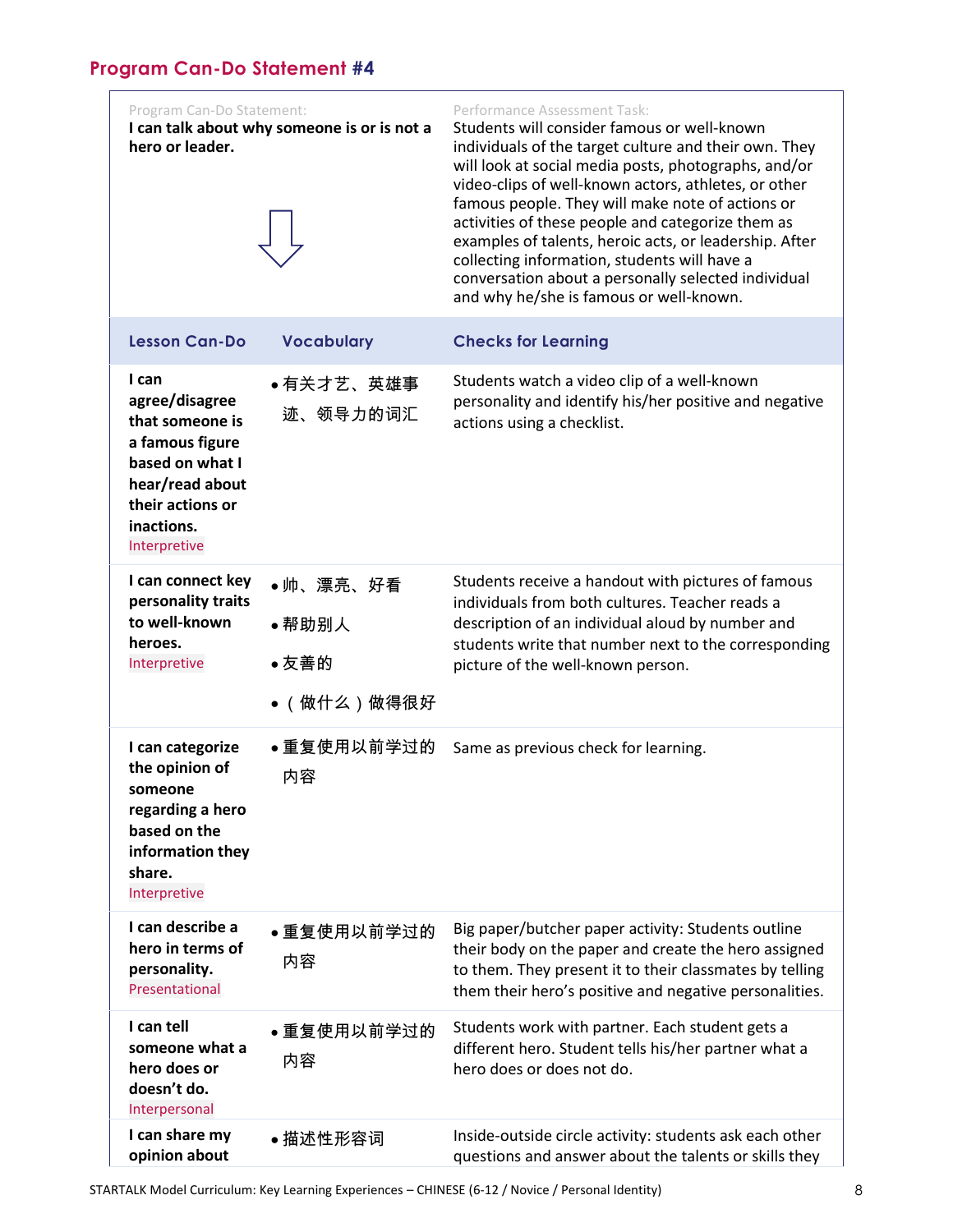| why I am or<br>others are<br>heroes.<br>Interpersonal                                             | ●我擅长的体育运动                             | do well.                                                                                                                                                                                                                            |
|---------------------------------------------------------------------------------------------------|---------------------------------------|-------------------------------------------------------------------------------------------------------------------------------------------------------------------------------------------------------------------------------------|
|                                                                                                   | 我+动宾+(动词)得很<br>好。<br>●重复使用以前学过的<br>内容 | Each student gets a hidden superhero picture and<br>answers yes or no questions from classmates until the<br>class can guess which superhero the student has<br>based on adjectives provided.                                       |
| I can exchange<br>simple opinions<br>about why<br>someone is or<br>isn't a hero.<br>Interpersonal | ●这个人很有名,因为<br>他/她<br>●他/她 有很多粉<br>丝。  | Am I a hero? Students have a picture of a hero or non-<br>hero on their backs. They do not know who they have.<br>Students walk around and ask classmates, "My hero<br>is or my hero isn't" until they figure out who they<br>have. |
| <b>Authentic Materials &amp; Resources</b>                                                        |                                       |                                                                                                                                                                                                                                     |
|                                                                                                   |                                       |                                                                                                                                                                                                                                     |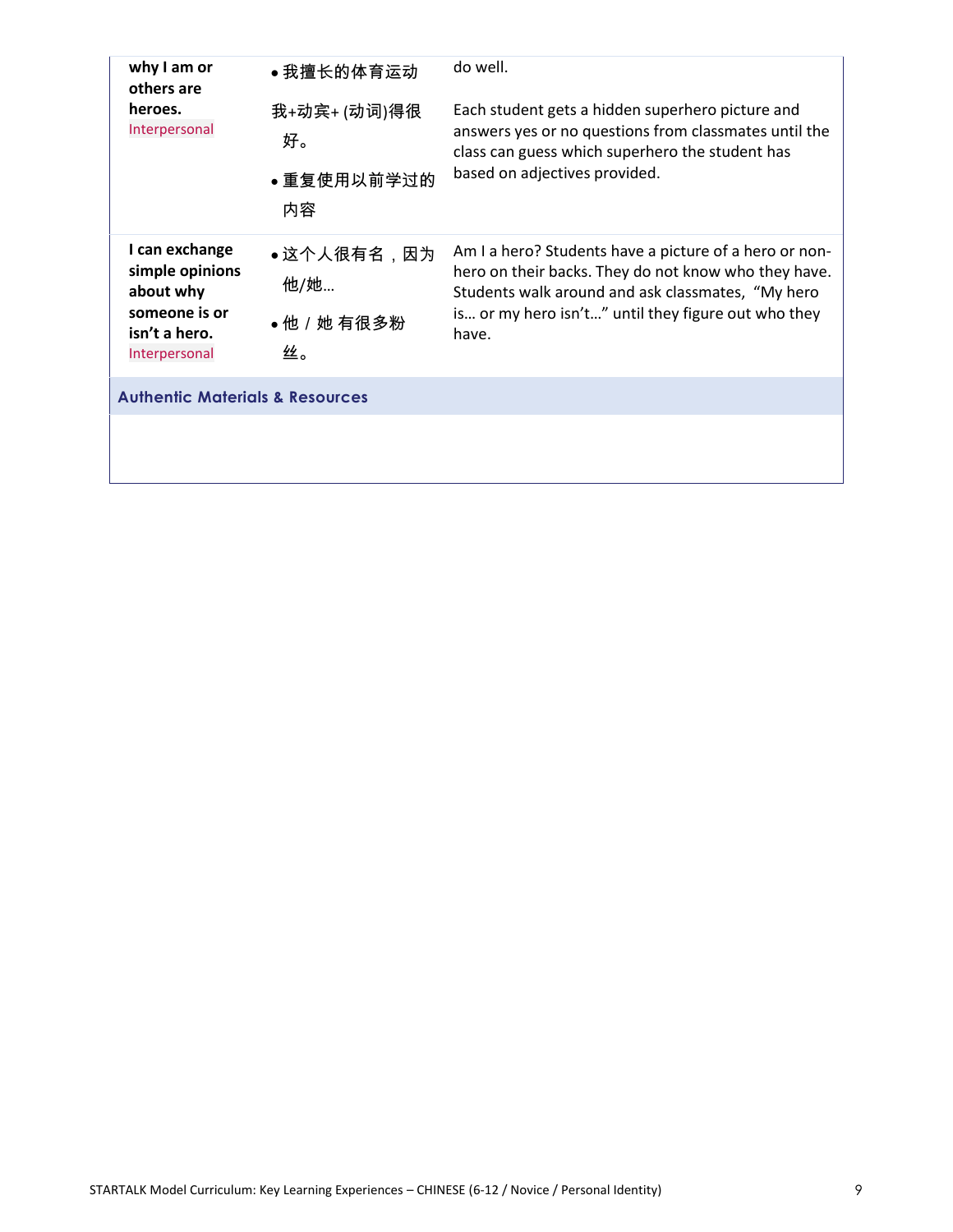# <span id="page-9-0"></span>**Program Can-Do Statement #5**

| Program Can-Do Statement:                                                                                              | I can present information about my life. | Performance Assessment Task:<br>Students will create a digital/multimedia presentation<br>that shares key information about themselves. To get<br>to know others in the class, they will share their<br>presentations in small groups or in a gallery walk<br>format. As students learn about their classmates, they<br>will record key information on a chart. They will use<br>that information to create a class composite that can<br>be shared with parents at the end of the program. |
|------------------------------------------------------------------------------------------------------------------------|------------------------------------------|---------------------------------------------------------------------------------------------------------------------------------------------------------------------------------------------------------------------------------------------------------------------------------------------------------------------------------------------------------------------------------------------------------------------------------------------------------------------------------------------|
| <b>Lesson Can-Do</b>                                                                                                   | <b>Vocabulary</b>                        | <b>Checks for Learning</b>                                                                                                                                                                                                                                                                                                                                                                                                                                                                  |
| I can identify<br>biographical<br>information<br>when others are<br>introducing<br>themselves.<br>Interpretive         | ●重复使用以前学过的<br>内容                         | Using white boards, students draw a picture of the<br>biographical information shared by the teacher to<br>illustrate their understanding.                                                                                                                                                                                                                                                                                                                                                  |
| I can recognize<br>how others feel<br>in terms of likes<br>and dislikes.<br>Interpretive                               | ●重复使用以前学过的<br>内容                         | Using a graphic organizer, students identify their likes<br>and dislikes based on what they hear and see.                                                                                                                                                                                                                                                                                                                                                                                   |
| I can give<br>biographical<br>information<br>about myself.<br>Presentational                                           | ●重复使用以前学过的<br>内容                         | Students are divided into small groups. Each member<br>of the group presents to their peers on their<br>biographical information, likes and dislikes.                                                                                                                                                                                                                                                                                                                                       |
| I can name likes<br>and dislikes and<br>share<br>information on<br>how often I do<br>certain things.<br>Presentational | ●重复使用以前学过的<br>内容                         | Students create a poster (physical or digital) with<br>pictures of their favorite activities. They identify the<br>activity and say how often they do it, and whether or<br>not they like doing this.                                                                                                                                                                                                                                                                                       |
| I can share<br>simple facts<br>about the<br>students in my<br>class.<br>Presentational                                 | • 重复使用以前学过的<br>内容                        | After watching poster presentations of classmates, or<br>interviewing classmates, students create a digital<br>presentation showing the biographical information of<br>classmates.                                                                                                                                                                                                                                                                                                          |
| <b>Authentic Materials &amp; Resources</b>                                                                             |                                          |                                                                                                                                                                                                                                                                                                                                                                                                                                                                                             |
|                                                                                                                        |                                          |                                                                                                                                                                                                                                                                                                                                                                                                                                                                                             |